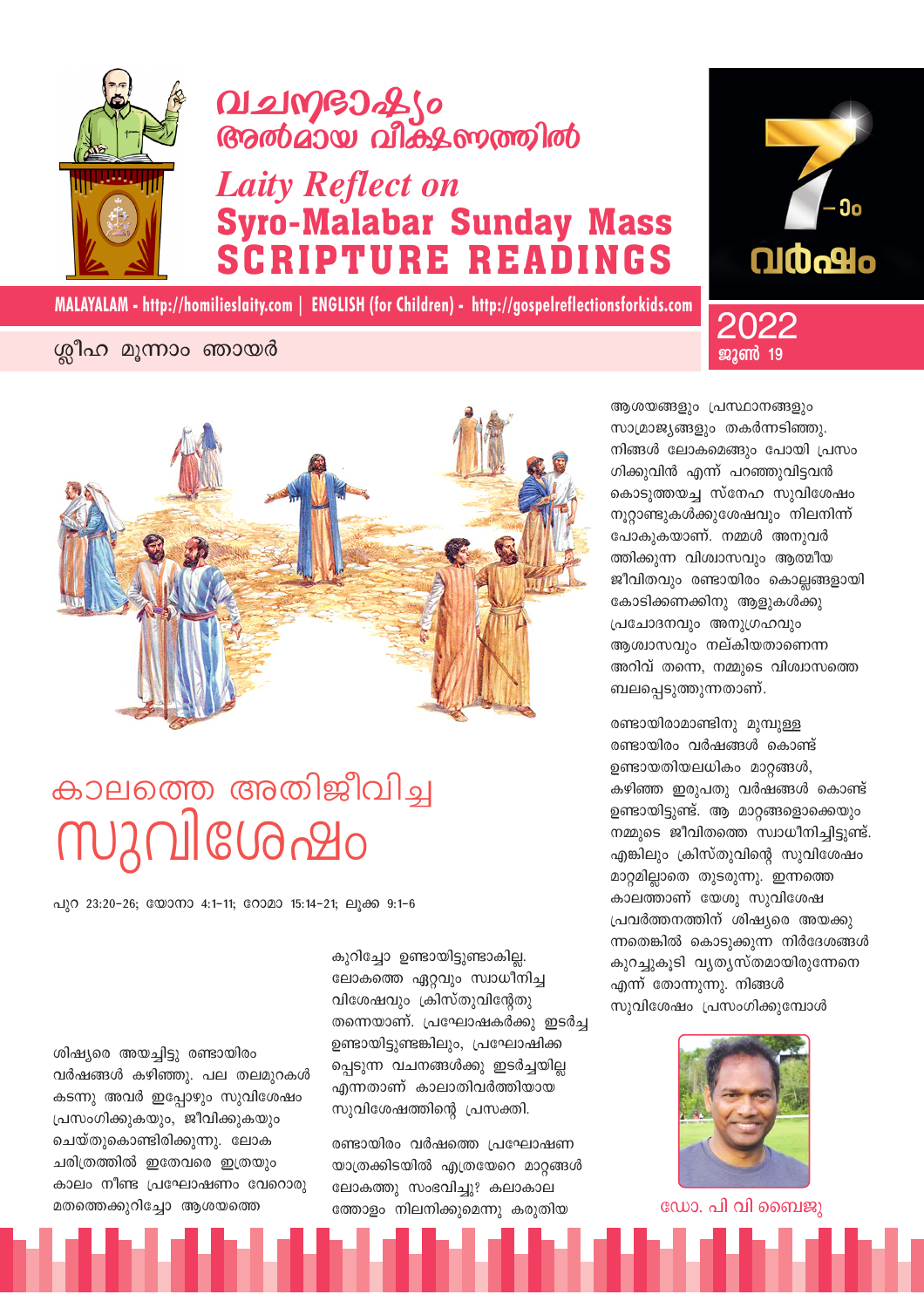ഇടയ്ക്കിടെ ഫോണിൽ നോക്കരുത്, മറ്റുള്ളവരോട് ചോദിക്കാതെ അവരുടെ ഫോട്ടോകൾ എടുക്കരുത്, അപകീർ ത്തികരവും അസത്യവുമായ കാര്യ ങ്ങൾ സോഷ്യൽ മീഡിയയിലുടെ പങ്കുവെക്കരുത്, ഏതെങ്കിലും നാട്ടുകാർ നിങ്ങളെ സ്വീകരിച്ചില്ലെങ്കിൽ അവരെ കുറിച്ച് സോഷ്യൽ മീഡിയയിൽ മോശമായി ഒന്നും എഴുതരുത്. എന്നി ങ്ങനെ ഒക്കെ ആയിരിക്കാം സോഷ്യൽ മീഡിയ കാലത്തെ ശിഷ്യരോടുള്ള നിർദേശങ്ങൾ. ഇതൊക്കെ തന്നെ യാണ്, ഇക്കാലത്തും സുവിശേഷ വേലക്കായി നമുക്ക് ചെയ്യാവുന്നതും.

### സ്വയം സാക്ഷ്യമാകുന്നവർ

ഒരിക്കൽ ഒരു രാജാവ് തന്റെ രാജ്യത്തെ ദൂര ദേശങ്ങളിലെക്കു യാത്ര പോയി. തിരിച്ചു വന്നപ്പോൾ രാജാവിന്റെ കാലിന് ആകെ വേദന. ഉടനെത്തന്നെ അദ്ദേഹം കല്പന പുറപ്പെടുവിച്ചു, രാജ്യത്തെ വഴികൾ മുഴുവനും തുകൽ കൊണ്ട് വിരിക്കാൻ. എത്രയേറെ മൃഗങ്ങളെ കശ്ശാപ്പ് ചെയ്താലാണ് നാട്ടിലെ വഴികൾ മുഴുവൻ വിരിക്കാ നുള്ള തുകൽ കിട്ടുക! രാജ സദസ്സിലെ പ്രമുഖരെല്ലാം അങ്കലാപ്പിലായി. അപ്പോഴാണ് ബുദ്ധിമാനായ ഒരു സേവകൻ പറഞ്ഞത്, രാജ്യത്തെ റോഡുകളൊക്കെ തോൽ വിരിക്കുന്ന തിനുപകരം രാജാവ് തോൽ കൊണ്ട് ഒരു പാദുകം ധരിച്ചാൽ പോരെ? നമ്മുടെ ചുറ്റുപാടുകൾ എല്ലാം മാറ്റാൻ ശ്രമിക്കുന്നതിനു മുൻപ് നമ്മളെത്തന്നെ മാറ്റുമ്പോൾ, കുറെയേറെ മാറ്റങ്ങൾ ജീവിതത്തിലും സമൂഹത്തിലും ഉണ്ടാകും.

നമ്മൾ അനുദിനം വ്യാപരിക്കുന്ന സുഖകരവും സൗകുര്യപ്രദവുമായ ജീവിതത്തിൽനിന്നും മാറി നടക്കേണ്ടി വരുമ്പോഴാണ്, വഴികളിൽ മുള്ളുകൾ കാണുന്നത് - പുതിയ ജീവിത രീതിക ളും, അപരിചതരായ മനുഷ്യരുടെ സ്വഭാവവും മറ്റും. ജീവിതത്തിന്റെ യാഥാർഥ്യങ്ങളെ മാറ്റുവാൻ കഴിഞ്ഞി ല്ലെങ്കിലും അവയെ കാണുന്ന രീതി നമുക്കു മാറ്റാൻ കഴിയുമല്ലോ. സമാന മായ കഷ്ടപ്പാടുകൾ ജീവിതത്തിൽ വരുമ്പോൾ ചിലർ തളരുന്നതും, വേറെ ചിലർ പിടിച്ചു നിൽക്കുന്നതും, യാഥാർഥ്യത്തെ കാണുന്നതിനുള്ള വ്യതാസം കൊണ്ട് കൂടിയാണല്ലോ.

കുറച്ചൊക്കെ തമാശയായി അവത രിപ്പിക്കുന്ന ഒരു കാര്യം ശരിയാണ് – ലോകം മാറ്റാൻ രണ്ടു വഴികൾ ഉണ്ട് : ആദ്യം സ്വയം നന്നാവുക, പിന്നെ അവനവൻ നന്നാവുക. വലിയൊരു ലോകം നന്നാവാൻ ചെറിയൊരു സുത്രം ചെവിയിലോതാം ഞാൻ സ്വയം നന്നാവുക എന്നു കുഞ്ഞുണ്ണി മാഷ്. ഒരു അപ്പൻ നല്ല അപ്പൻ ആയാൽ അത് തന്നെയാണ് ഒരു അപ്പന്റെ ജീവിത സാക്ഷ്യം. വിദ്യാർ ത്ഥികൾക്ക് പ്രചോദനവും വഴിവിളക്കും ആകുന്ന അധ്യാപകൻ ആയാൽ അത് തന്നെയാണ്, ഒരു അധ്യാപകന്റെ ജീവിത സാക്ഷ്യം. മറിച്ചു, വിദ്യാർ ത്ഥികളുടെ വെറുപ്പ് സമ്പാദിക്കുന്ന ഒരു അധ്യാപകൻ പള്ളിയിലെ എത്ര വലിയ ആളായാലും, കൊടുക്കുന്ന ജീവിത സാക്ഷ്യം നേർവിപരീതമായിരിക്കും. അതെ, മനുഷ്യരുമായുള്ള ഇടപെട ലിലൂടെയാണ് നാം മറ്റുള്ളവരെ ദൈവത്തിലേക്ക് അടുപ്പിക്കുന്നത്. തങ്ങൾ വ്യാപരിക്കുന്ന മേഖലയിൽ ഏറ്റവും മികച്ചത് നൽകുക എന്നത് തന്നയെയാണ് ജീവിതസാക്ഷ്യത്തിന്റെ ആദ്യപടി.

### എന്റെയല്ല, എന്റെയല്ല ദൈവമേ ഇത് നിന്റെ മഹത്വമാണ്.

പൗലോസ് റോമക്കാരോട് തന്റെ സുവിശേഷ വലയെ കുറിച്ച് പറയുന്നിടത്തു രണ്ടു കാര്യങ്ങൾ പ്രസക്തമാണ്. ഒന്ന് ദൈവത്തിന്റെ കൃപ എന്നെ വിജാതീയർക്കുവേണ്ടി യേശുക്രിസ്തുവിന്റെ ശുശ്രുഷകൻ ആക്കിയിരിക്കുകയാണ്. (റോമാ 15:15). രണ്ട്, ഞാൻ വഴി ക്രിസ്തു പ്രവർത്തി ച്ചവയൊഴികെ ഒന്നിനെക്കുറിച്ചും സംസാരിക്കാൻ ഞാൻ തുനിയുകയില്ല. അഹംഭാവം പൂർണമായും ഒഴുകി തീർന്നുപോയ ഒരു ചരിത്ര പുരുഷന്റെ വാക്കുകളാണ് ഇത്. സഭ പടുത്തുയർ ത്തിയത് പൗലോസ് ആണ്. റോമാ സാമ്രാജ്യത്തിലെ സൈന്യാധിപൻ ആയിരുന്ന ഒരാൾക്ക് അതൊരു വെല്ലുവിളിയെ അല്ല. പക്ഷെ ഒരു രാജ്യത്തെ സൈന്യാധിപനിൽ നിന്നും, കർത്താവിന്റെ ശിഷ്യനായി മാറുമ്പോൾ കൂടിവരുന്നത് എളിമയും, ഇല്ലാതാ കുന്നത് അഹംഭാവവുമാണ്. 'ഞാനായിട്ട് പടുത്തുയർത്തിയ…' എന്ന രീതിയിലുള്ള പ്രസ്താവനകൾ

സഭയുടെ അകത്തുനിന്നുള്ള വരിൽനിന്നും കേൾക്കുമ്പോൾ, പൗലോസിനെ ഓർക്കുന്നത് നല്ലതാണ്. എന്നിൽ കുടികൊള്ളുന്ന പരിശുദ്ധാ ത്മാവിന്റെ ശക്തിയിലാണ് കാര്യങ്ങൾ ചെയ്യുന്നത് എന്നറിയാമെങ്കിലും, നാവിൽ നിന്നും പുറപ്പെടുമ്പോൾ ഇതൊക്കെ ഞാൻ ചെയ്തതായി വരുത്തിതീർക്കുന്ന പ്രക്രിയയിൽ നിന്നിനിയും മോചനം കിട്ടണമെങ്കിൽ, ഞാനെന്ന ഭാവത്തെ മൊത്തത്തിൽ ഊറ്റിക്കളയേണ്ടതുണ്ട്.

ഇന്ത്യ കണ്ട ജനകീയ രാഷ്ട്രപതി മാരിൽ ഒരാളായ അബ്ദുൽ കാലം താൻ ഇന്ത്യയുടെ ബഹിരാകാശ പരീക്ഷണ ങ്ങളുടെ ചുമതല വഹിച്ചിരുന്ന കാല ങ്ങളിലെ അനുഭവങ്ങൾ അദ്ദേഹ ത്തിന്റെ ആൽമകഥയായ 'അഗ്നി ചിറകുകളിൽ' പ്രതിപാദിക്കുന്നുണ്ട്. ഏതെങ്കിലും ബഹിരാകാശ പരീക്ഷ ണങ്ങൾ വിജയിച്ചു കഴിയുമ്പോൾ നടത്തപെടുന്ന പത്രസമ്മേളനങ്ങളിൽ മുഖ്യമായും സംസാരിക്കുന്നതു ആ പ്രോജക്റ്റിന്റെ ടീം ലീഡറും അംഗ ങ്ങളും ആയിരിക്കും. എന്നാൽ ഏതെ ങ്കിലും പ്രൊജക്കുകൾ പരാജയപ്പെട്ടാൽ അബ്ദുൽ കാലം തന്നെ നേരിട്ട് മാധ്യമങ്ങളെ കാണും. നേട്ടങ്ങൾ മുഴുവനും തന്റെ സഹപ്രവർത്തകർക്ക് നൽകുകയും, പരാജയങ്ങൾ ഏറ്റെടു ക്കുകയും ചെയ്യുന്ന ഒരു നേതാവിന്റെ ഒരു ശൈലി ആണത്.

നമ്മുടെ സമൂഹത്തിൽ പലരും വർണ്ണിക്കുന്ന നേട്ടങ്ങളുടെ പിറകിൽ അദൃശ്യമായ ചില പ്രിവിലേജുകളും പ്രവർത്തിക്കുന്നുണ്ടെന്ന് കാണാം. ഒരാൾക്ക് തന്റെ അധ്വാനം കൂടാതെ, സമൂഹത്തിലെ നിലനിൽക്കുന്ന വ്യവസ്ഥിതി വഴി കിട്ടുന്ന അനുകൂല്യ ങ്ങളെയാണ് പ്രിവിലേജുകൾ എന്ന് പൊതുവിൽ പറയുന്നത്. കേരളത്തിലെ സാഹചര്യത്തിൽ ആണായി പിറന്നാ ലുള്ള പ്രിവിലേജ് ആണ് രാത്രിയിൽ ഒറ്റക്ക് സഞ്ചരിക്കാമെന്നത്. കേരള ത്തിൽ പുരോഹിതർക്ക് ലഭിക്കുന്ന ബഹുമാനവും ഒരു പ്രിവിലേജ് ആണ്. ഉന്നത നേട്ടമാണ് വിവരിക്കുന്ന പലരുടെയും പിറകിൽ ഇത്തരത്തി ലുള്ള പ്രിവിലേജുകൾ പ്രവർത്തിക്കു ന്നുണ്ട്. കുടുംബപശ്ചാത്തലം, മതം,